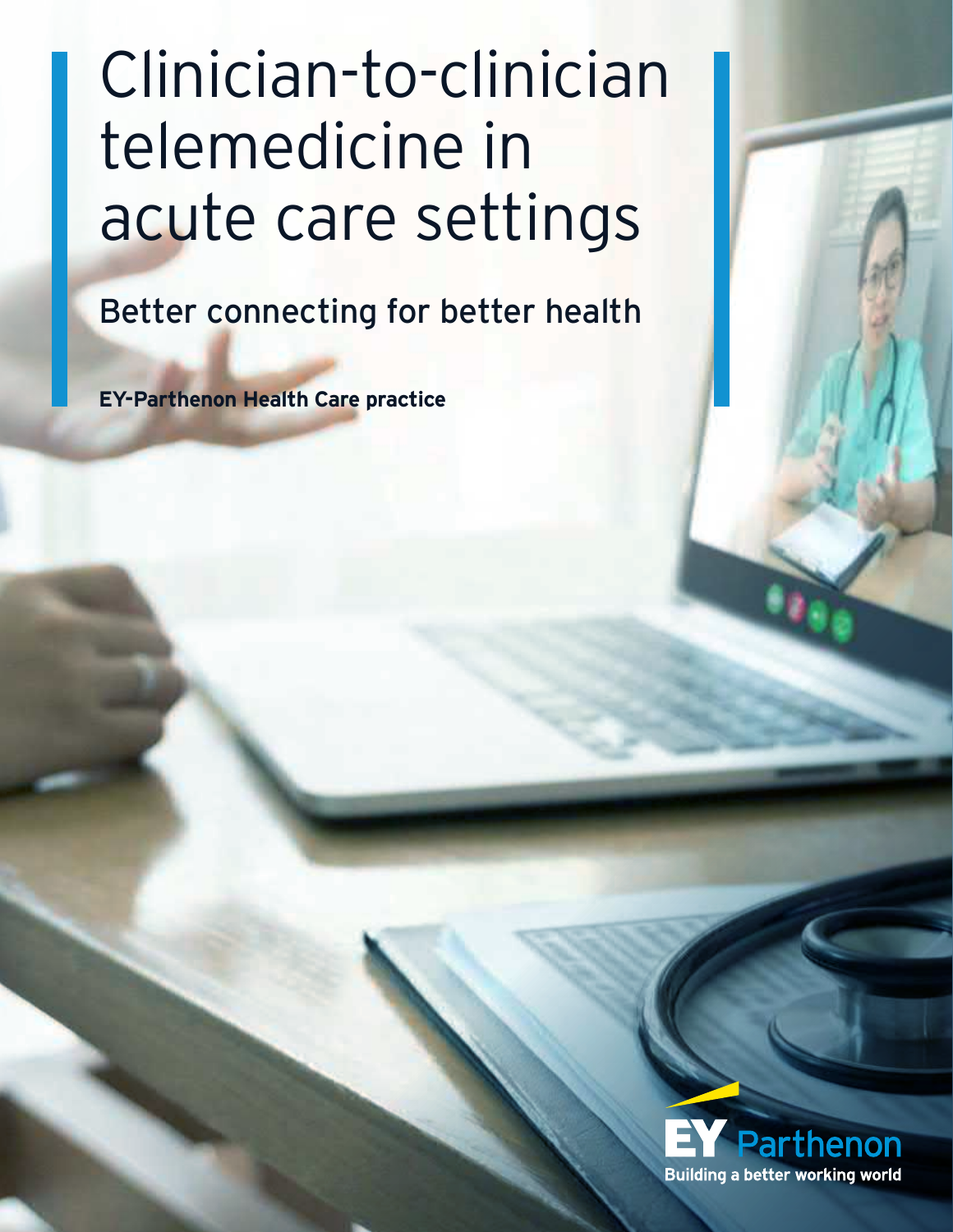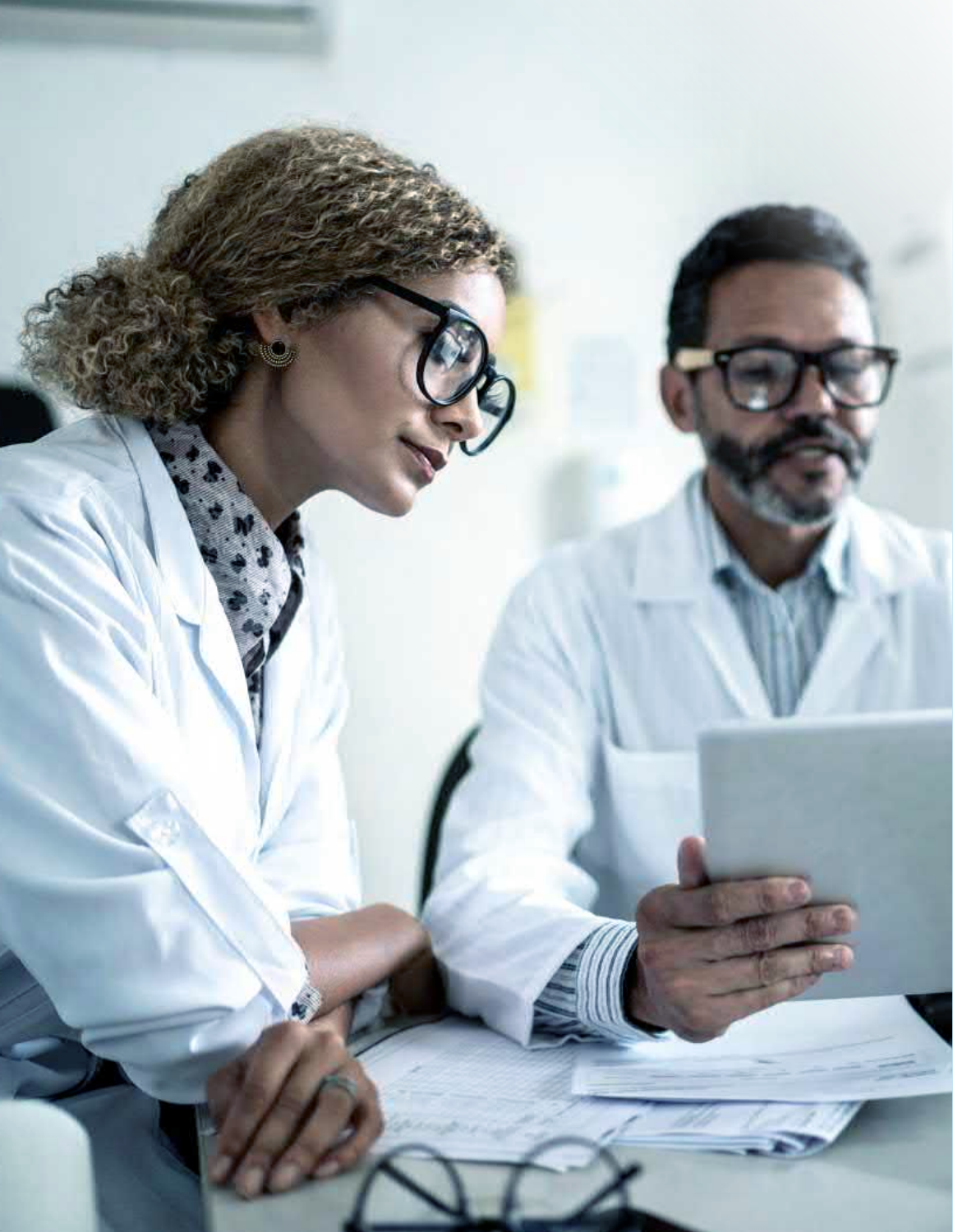# Introduction

Since the COVID-19 outbreak, interest in telehealth and its overall utilization in the US have seen a dramatic increase. Telemedicine, a subset of telehealth, is defined as the provision of medical care using technology in clinical settings; it has enabled providers to deliver care across the continuum, despite shelter-in-place mandates (Figure 1). Adoption by consumers, physician practices and hospitals has increased significantly as patients seek to avoid health care settings to reduce exposure to COVID-19 and administrators shift as much care as possible to virtual channels to conserve vital resources for frontline work. The significant uptake in the deployment of telemedicine has been enabled by temporary increases in funding and relaxation of regulations by government departments, in conjunction with shifts in coverage and reimbursement policies from commercial payors. Some providers, including primary care providers, have come to rely on telemedicine as the only viable option to deliver care under shelter-in-place orders.

While COVID-19 and shelter-in-place mandates have stimulated the use of telemedicine between physicians and patients, health systems and hospitals have also seen increased utilization of telemedicine applications in acute settings and tele-ICU monitoring to coordinate care among clinicians. In order to better understand the adoption dynamics, we conducted a series of interviews with health care executives to explore health system perspectives on the **investment in clinician-to-clinician telemedicine models in acute care settings**. Our research, and our work with health systems, suggests that there will be a notable increase in the usage of telemedicine solutions in this context. Moreover, we believe that hospital and health systems will increasingly value clinically integrated solutions that bundle technology with clinical support to round out staffing shortages.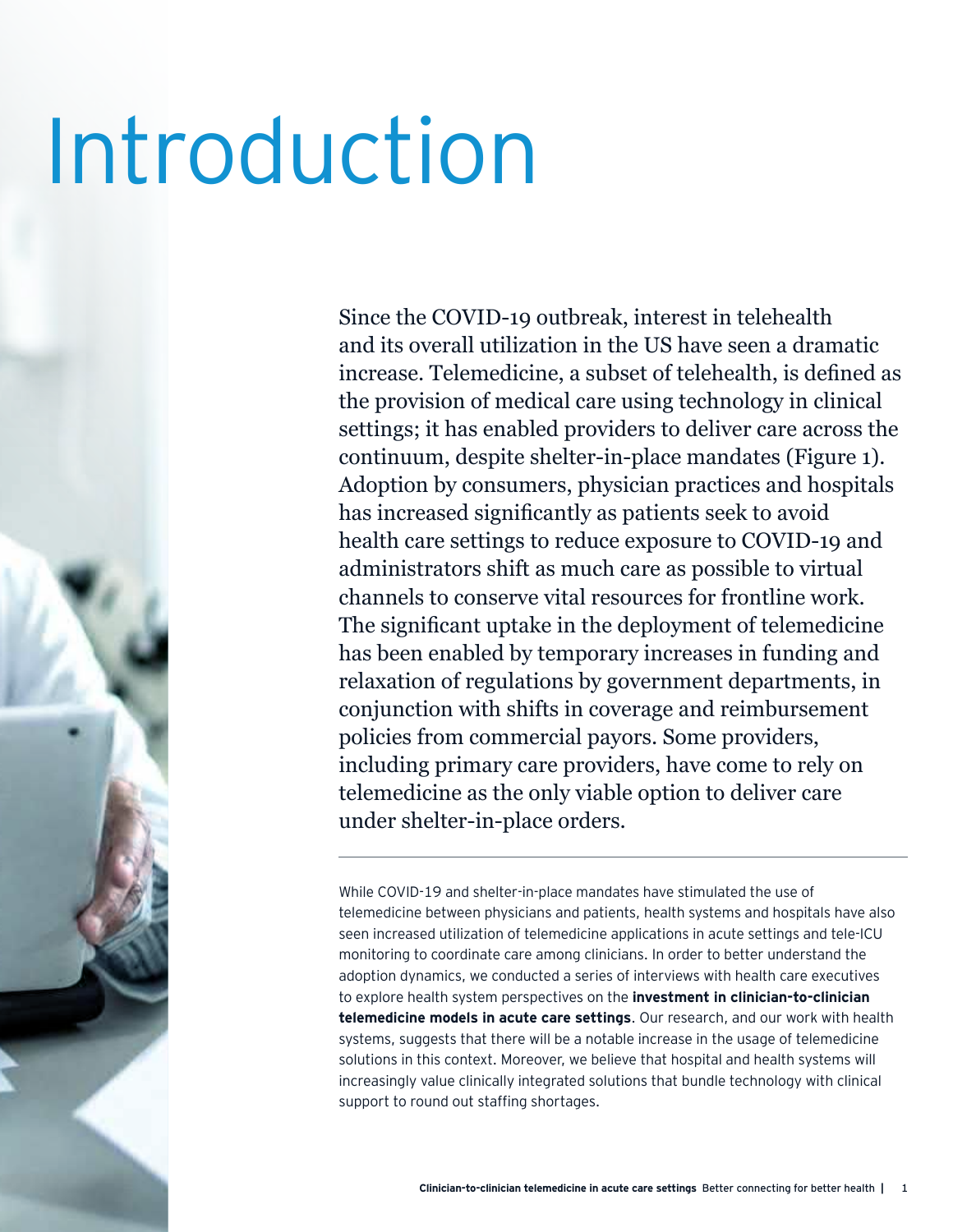#### **Figure 1. Telehealth continuum of care framework**

Telehealth capabilities are being rapidly deployed to support COVID-19 patients. Beyond the crisis, telehealth can be leveraged across the continuum of care. Telemedicine in acute care settings — a subset of telehealth — is the focus of this report.

#### **Wellness**

Self-monitoring health and wellness, prevention and early diagnosis through consumer-owned wearables and sensors

#### **Virtual triage**

Digital self-triage, assessing immediate care and treatment needs for COVID-19 patients or other conditions:

- Chatbots, nurse lines (telephone)
- Navigating patients to the optimal care setting
- Live consultation with a health care provider or clinician through apps or video
- Digital visit to protect against COVID-19 spread, enabling continued routine access to care

#### **Virtual visits**

Live consultation with a health care provider or clinician through apps or video Digital visit to protect against COVID-19 spread, enabling continued routine access to care

a seria da seria de la contrada del contrado de la contrada de la contrada de la contrada de la contrada de la

#### **Virtual urgent care**

Unscheduled live consultation for complications through apps:

- Preserves in-person settings for serious or life-threatening conditions
- Reduces transmission of infectious diseases

#### **Remote monitoring**

Assessment and monitoring of patient condition through data collected using digital technology (apps, small devices and medical equipment):

**THE R. P. LEWIS CO., LANSING, MICH. 49-14039-1-120-2** 

- Improved health outcomes
- Cost-effective

#### **Hospital at home**

Care in home post-emergency department or inpatient discharge Regular consultations via telehealth apps or video and in-home clinician visits Command center monitoring of condition

#### **Acute telemedicine**

Mobile carts, robots and tablets for patient-to-clinician or clinician-to-clinician consults Use of peripherals such as Bluetooth-equipped stethoscopes or ultrasound images to support virtual inpatient visits

#### **Tele-ICU**

Physiological and EHR data monitoring of critically ill

- Improved outcomes
- Managed capacity and efficient resource utilization
- 24/7 intensivist coverage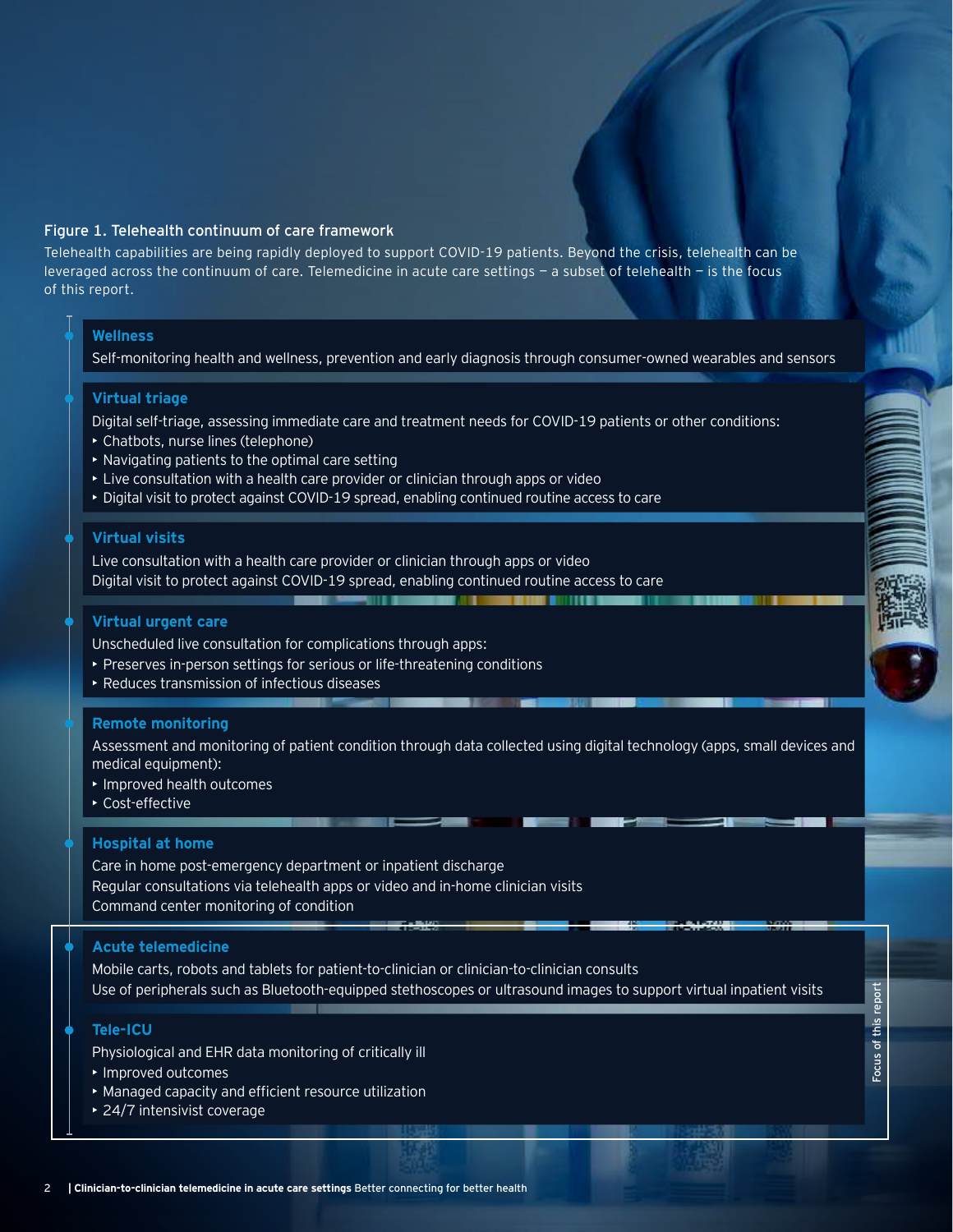## Use cases of clinician-to-clinician telemedicine in acute care settings

Clinician-to-clinician telemedicine in acute settings enables care coordination between providers synchronously during an episode of care (e.g., emergency psychiatry or neurology evaluation), asynchronously after a visit (e.g., remote radiology reads) or on an ongoing remote monitoring basis (e.g., tele-ICU to be consistent with how it is referred below). The overall total addressable market (TAM) for acute care telemedicine is estimated at more than  $$10b<sup>1</sup>$  compared to the overall acute care health care information technology (IT) TAM approximated at \$60b to \$80b.2 The adoption of telemedicine had been increasing prior to the COVID-19 pandemic. For example, from 2014 to 2018, claim lines for clinician-toclinician telemedicine in rural areas increased by 68%.3 After the pandemic, this trend is expected to continue.

Clinician-to-clinician telemedicine use cases in acute settings assist a patient's provider team by providing virtual access to specialists to create more flexible labor models, particularly for high acuity episodes. While various use cases exist, the most notable examples of health systems utilizing synchronous clinician-to-clinician telemedicine are in the areas of telepsychiatry and teleneurology (e.g., stroke care), though applications also exist in emerging areas such as telenephrology and infectious disease management. Tele-ICU monitoring is another application of telemedicine used by health systems and hospitals to coordinate care for patients under critical care conditions.

- **Telepsychiatry:** treatment of behavioral health disorders requires consultations with psychiatric specialists who can diagnose and manage care effectively. These departments are typically low-margin and resource-intensive to maintain, resulting in a shortage of specialists in most settings. Telepsychiatry platforms enable specialist consults for emergency department providers attending to patients with emergency psychiatric presentations.
- **Teleneurology:** treatment of acute episodes, such as stroke, requires specialist consultation with neurologists trained in this form of care management. Health on staff systems and hospitals without necessary expertise leverage teleneurology to coordinate care for patients with complex conditions.
- **Tele-ICU:** critical care management often requires coordination between teams of providers (e.g., nurses, pulmonologists, intensivists). Health systems and hospitals may choose to centralize these specialists and providers in a single command center location set up with sophisticated audio and visual capabilities to manage multiple patients' care simultaneously. Tele-ICU capabilities can also help coordinate care between attending providers and specialists external to the health system and hospital.
- **Telenephrology:** general providers (e.g., primary care physicians) may consult with specialized nephrologists with relevant expertise for complex kidney-related conditions.
- **Infectious disease management:** remote consultations between provider teams for infectious diseases can mitigate exposure and risk of disease contraction among providers.
- **Teleradiology:** attending radiologists may send complex reads (e.g., subspecialty, advanced imaging) to specialists after a patient visit for further consultation.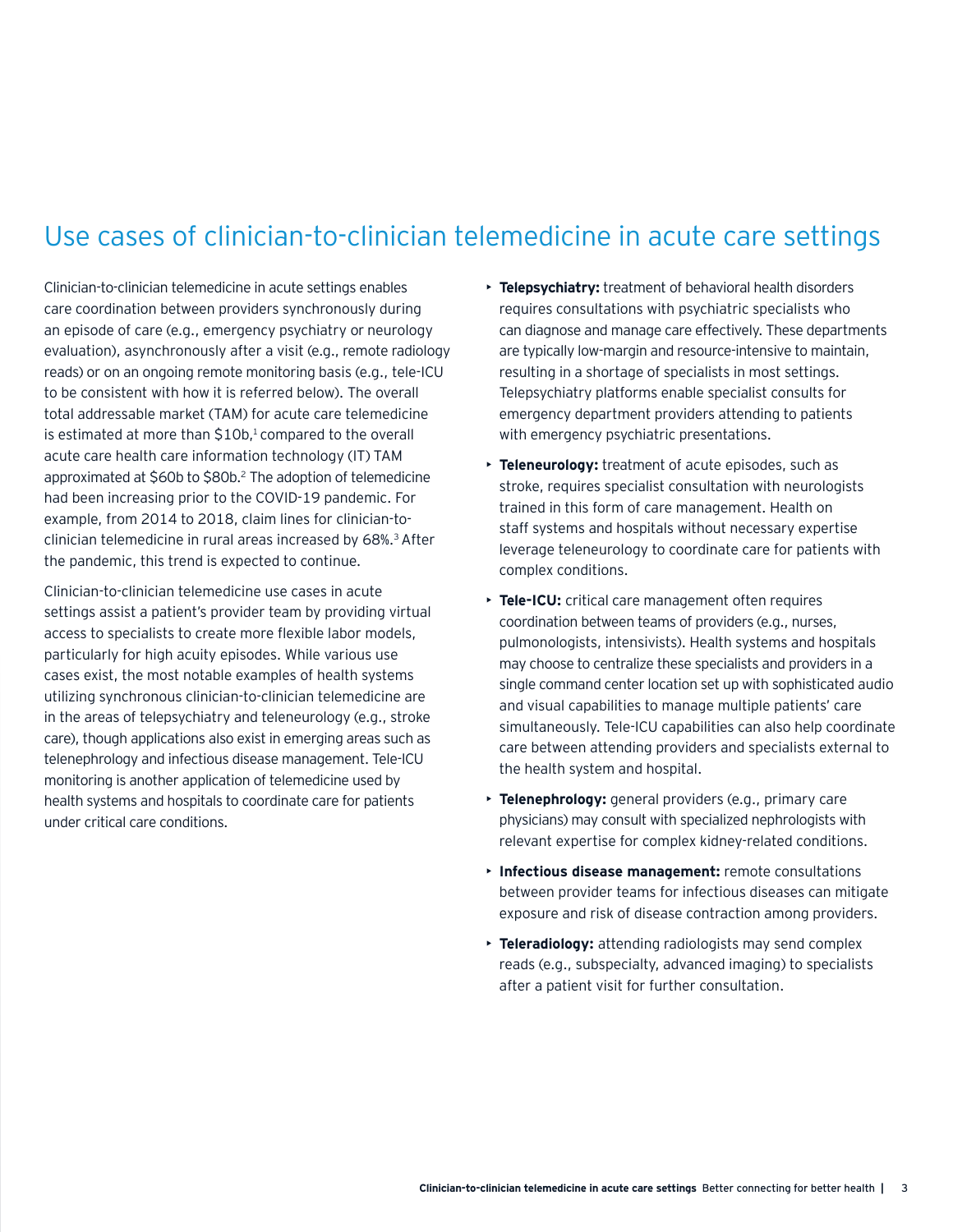## Industry views: acute telemedicine investment interest and future intentions

Over the last few years, health systems have invested in IT across their organizations to bolster clinical and nonclinical operations. However, unlike with telemedicine, historical IT investments (e.g., electronic health record) have not always improved provider experiences. While decision-makers indicate some uncertainty around future IT investment given margin pressures due to the COVID-19 pandemic, there remains a strong appetite and interest in acute telemedicine and tele-ICU going forward (Figure 2). As one health system CIO indicates, "Even if over the next 12 to 18 months IT spend was flat or went down, I'd expect telemedicine spend to continue to increase. We're going to see some additional investment as we continue to see more use."

#### **Figure 2. Evolution of telemedicine spend**

#### **Overall telemedicine investment**

How do you expect your organization's overall telemedicine spend to trend over the next 12 to 18 months after the COVID-19 pandemic (increase, stay the same, decrease)? If increase, by what percentage?



In particular, decision-makers express interest in expanding budgets related to clinician-to-clinician acute telemedicine by 5% to 10% to manage care delivery through the COVID-19 pandemic and beyond (Figure 3). "We've seen an increase in clinician-toclinician telemedicine spend over the last two years. I expect it to increase another 5% to 10% over the next 12 to 18 months," said one health system CIO.

#### **Figure 3. Evolution of clinician-to-clinician telemedicine spend**

#### **Clinician-to-clinician telemedicine investment**

How do you expect your organization's spend on clinician-to-clinician acute care telemedicine to trend over the next 12 to 18 months after the COVID-19 pandemic (increase, stay the same, decrease)? If increase, by what percentage?

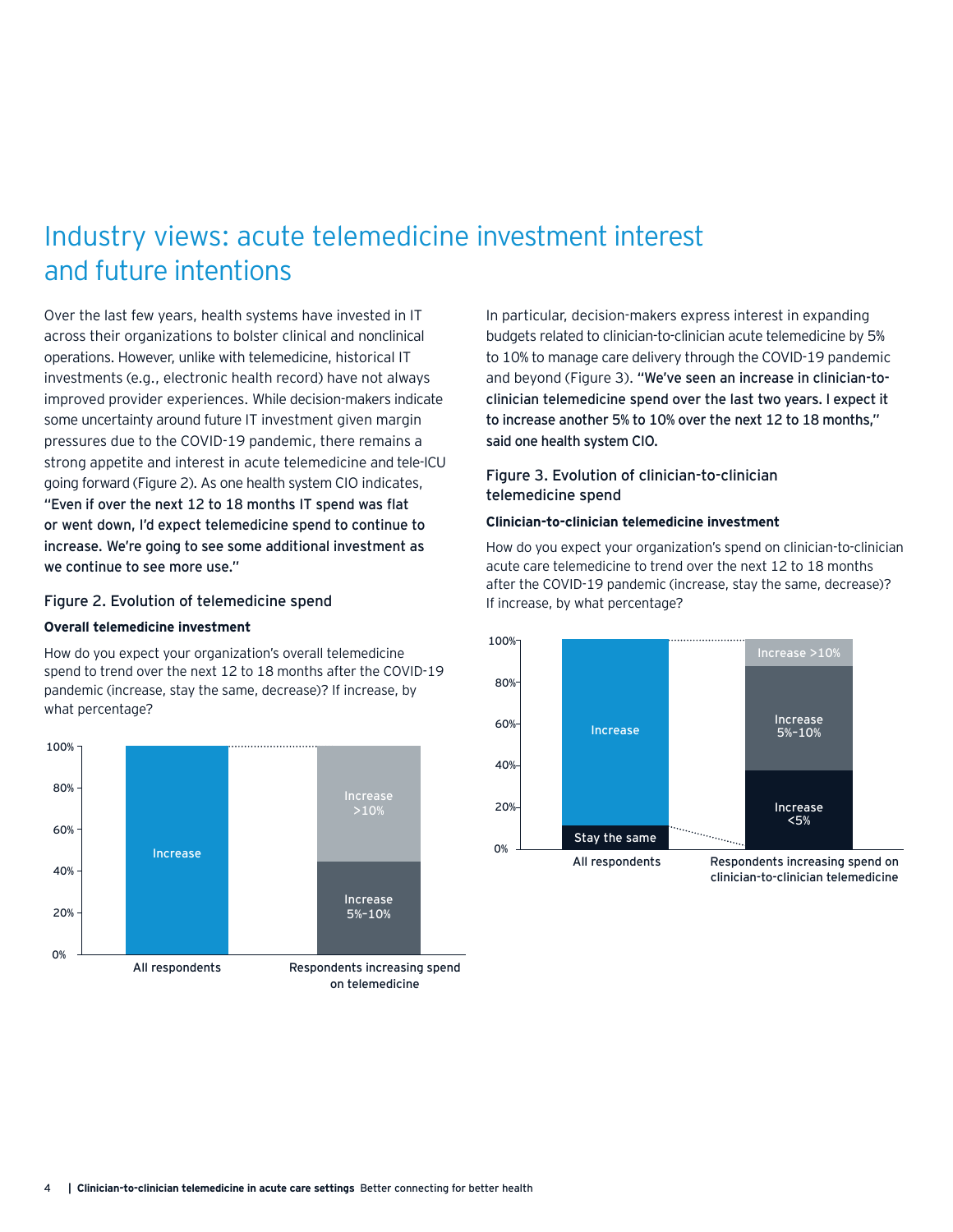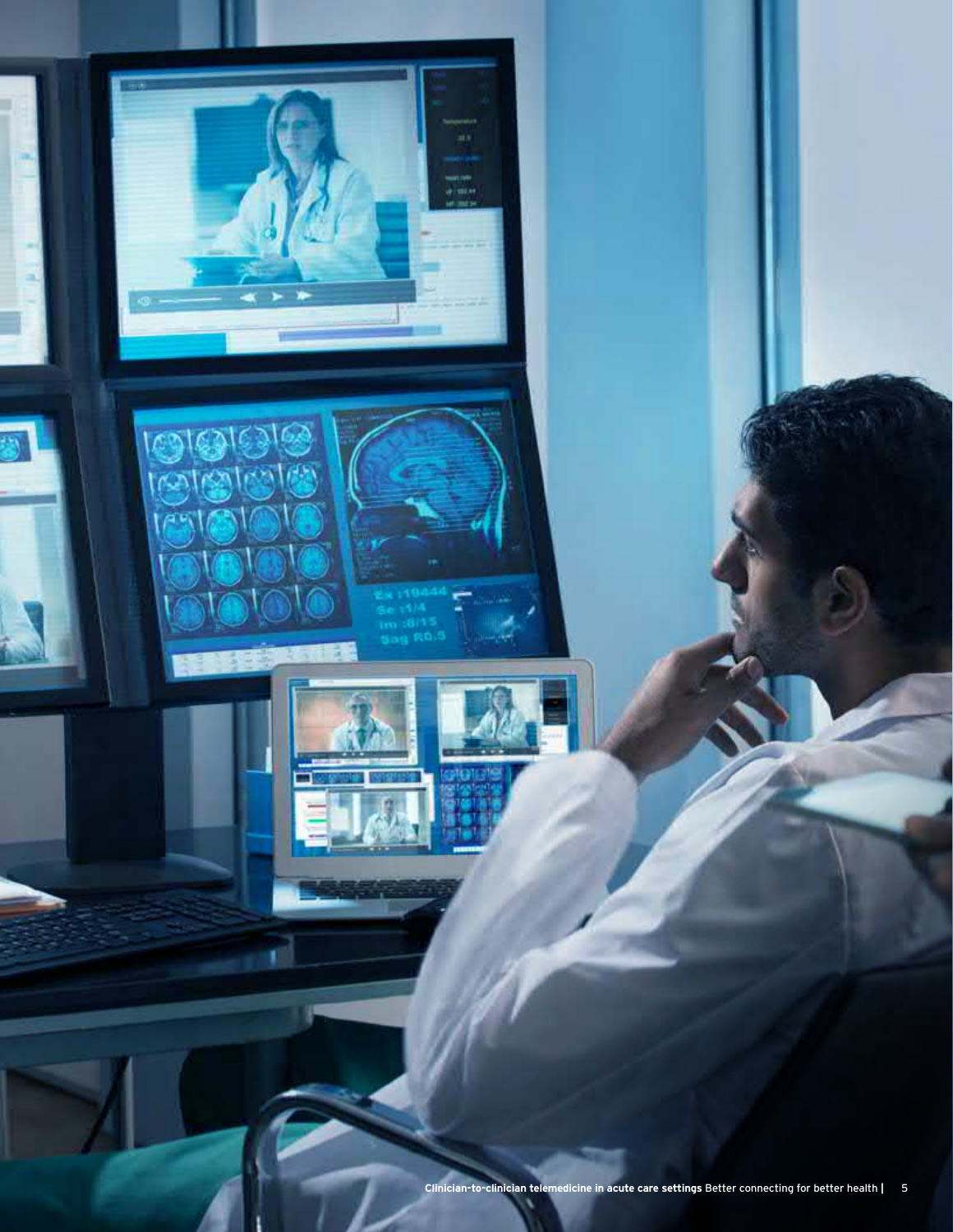

Clinician-to-clinician telemedicine in the acute setting empowers health systems and hospitals to (1) improve access and the quality of care delivery, particularly in rural geographies; (2) manage specialist shortages and capacity need; and (3) optimize the cost of care delivery through resource centralization. Given these use cases and value proposition, health system and hospital decision-makers expect to increase the spend on acute care telemedicine going forward. With the onset of COVID-19, more providers are expected to adopt telemedicine capabilities, given the general comfort and acceptance of telemedicine as a sustainable model of care delivery. As one telemedicine vendor indicated, "With COVID-19, we have seen providers who were in isolation now able to consult via telemedicine. Long term, there's a lot of potential. With acute care telemedicine, specialists can be connected in five minutes and be way ahead of treating that patient who presents at the emergency department."



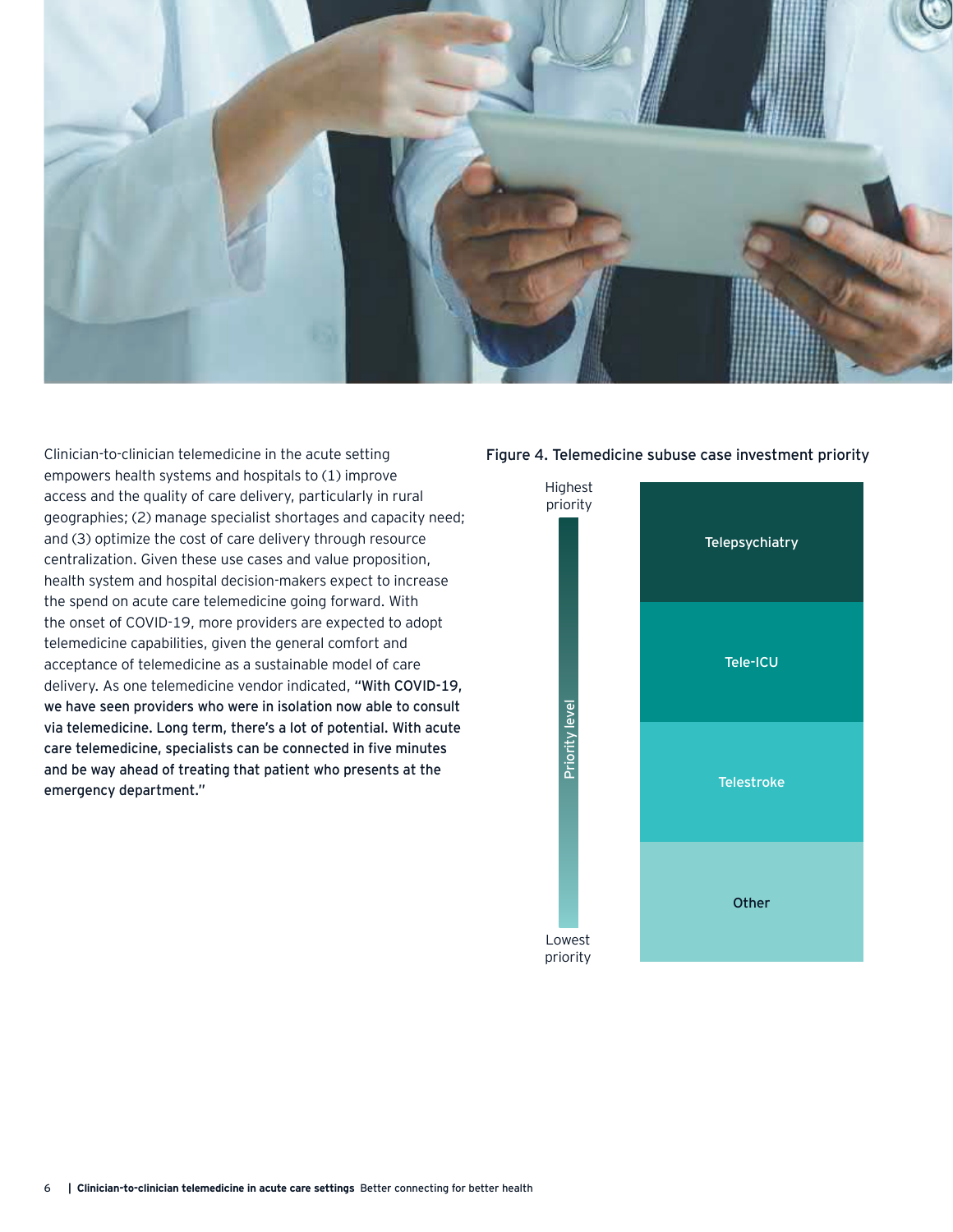

Investment in clinician-to-clinician telemedicine is expected to be particularly strong in telepsychiatry (Figure 4). Decision‑makers indicate that telepsychiatry fills a critical need for health systems and hospitals, particularly those without on-site emergency psychiatry services.<sup>4</sup> More and more patients are presenting at the emergency department with psychiatric conditions, and decision-makers indicate the vast majority of systems are ill-equipped to handle this patient volume with on-site resources.<sup>5</sup> In particular, margin-compressed hospitals have been reluctant to invest in psychiatric departments and are in some cases shuttering them due to low-margin outcomes and resource intensiveness. With approximately 80% of US counties reporting a shortage of psychiatrists,<sup>6</sup> hospitals are looking for innovative ways to manage the influx of psychiatric conditions and growing patient need for specialist behavioral health care. As one hospital COO indicated, "Telepsychiatry is going to grow for a number of different reasons. One is that it's very hard to recruit a psychiatrist  $-$  it's a difficult position to staff and a difficult position to maintain. Another is that we have a massively underserved population of psychiatry patients."

Teleneurology  $-$  particularly remote stroke care  $-$  is a more mature application of acute care telemedicine and has benefited from provider investment over the last few years. Going forward, t he spend on remote stroke consultations is likely to increase, but at a slower pace than that for telepsychiatry, although the demand for teleneurology remains strong. According to a CIO, "Telestroke is a very well-evolved model. I could see growth continuing there. In telepsych, there are just phenomenal opportunities, because it's a massively unmet need within our health care system."

Health systems are also increasingly centralizing teams of providers in a common location or command center to coordinate care for critical patients in ICU settings. These tele-ICU capabilities also enable rural systems that lack specialists to holistically care for patients in cost-effective and sustainable ways. Providers have especially utilized tele-ICU capabilities during the COVID-19 outbreak to limit the infection exposure and optimize the use of scarce personal protective equipment resources, and to address a strained shortage of critical care physicians. Almost all states in the US are expected to experience a shortage of intensivists in the future; tele-ICU models are a possible solution for relieving those stressors.<sup>7</sup>

The importance of clinician-to-clinician telemedicine models in acute care settings is amplified for health systems and hospitals in underserved or rural geographies (e.g., critical access hospitals). However, decision-makers at larger health systems also see value in expanding clinician-to-clinician telemedicine access given the complexity of care needs and to bolster clinical capacity at adjacent, understaffed sites within their system.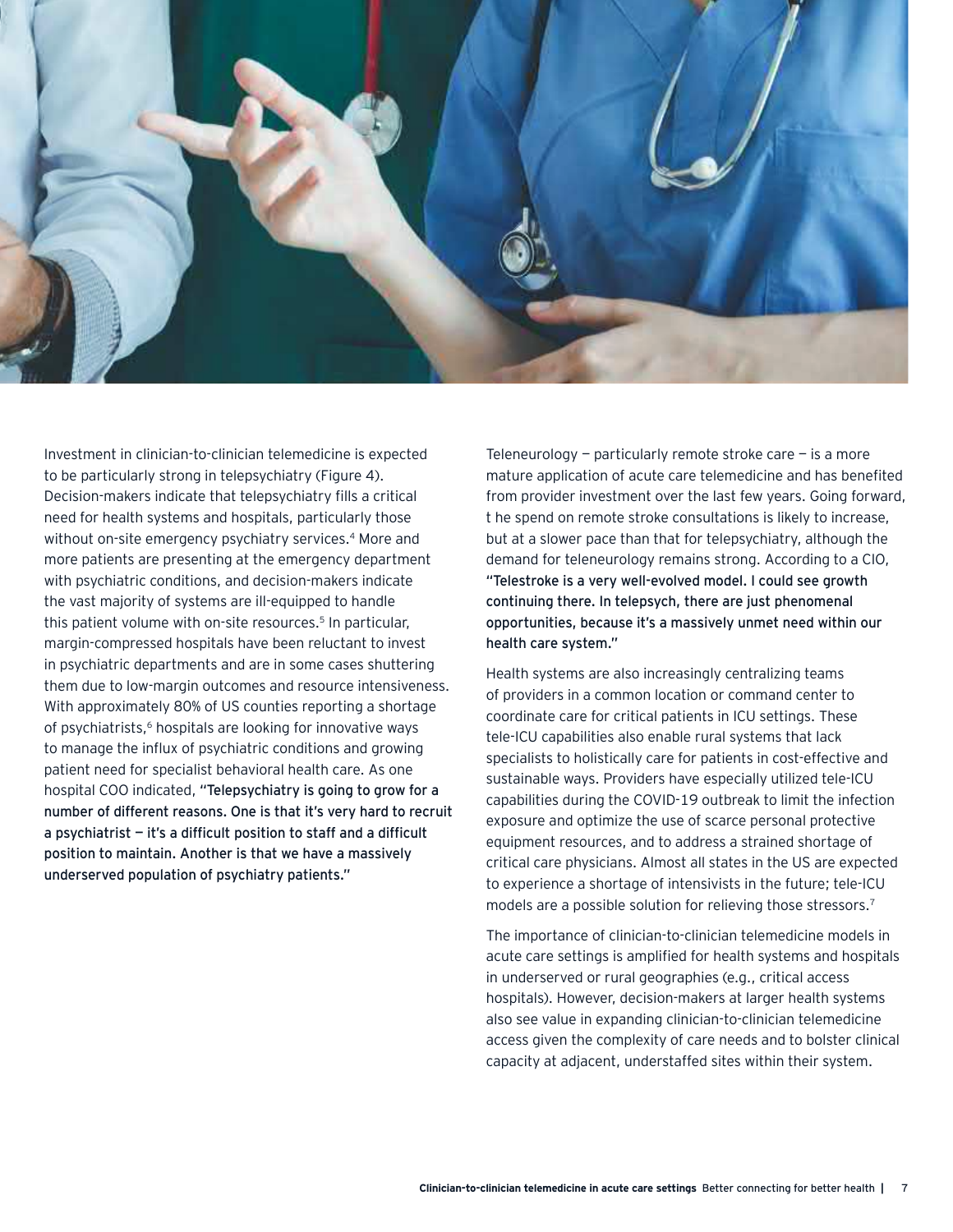## Business model evolution

While clinician-to-clinician telemedicine in acute care settings might not see a "hockey-stick" adoption — as may be the case for other telemedicine capabilities in the care continuum, such as virtual primary care — clinician-to-clinician models are resilient, and health system decision-makers indicate an interest in the continued investment in these technologies. This resiliency stems from the technology's demonstrable ROI and scalability in expanding access to specialist care. In some instances, larger health systems with access to specialists (e.g., academic medical centers) have invested in capabilities internally and can provide services to other hospitals. In addition to inhouse models, a variety of third-party business models exist to support health systems and hospitals in their deployment of clinician-to-clinician telemedicine capabilities. Most prominent among these are three models: specialist staffing services; technology-only models; and clinically integrated, full suite offerings (technology and staffing [Figure 5]).

The decision-makers interviewed for this report highlight that technology for acute care telemedicine has specific use cases and there is some differentiation in low latency and reliable infrastructure for critical applications. Generally, technology platforms are particularly well-perceived by large health systems with an abundance of specialists on staff. These systems (e.g., academic medical centers) leverage technology to extend their labor footprint within and beyond their system.

However, most hospitals are constrained by specialist capacity and perceive strong value in clinically integrated telemedicine solutions that bundle clinical services with technology to streamline deployment. A fully integrated solution offers financial, clinical and work planning efficiency. "It was critical for us that our vendor provided clinical support in addition to technology. Every time we go into something like psychiatry or neurology, we need to make sure physicians are available. Having this full suite offering makes it easy for us to get access to specialists we just don't have access to otherwise," said one health system COO.

#### **Figure 5. Evolution of third-party vendor business models**

#### **Specialist staffing service models Technology-only models Clinically integrated models**

- Employ specialists for telemedicine purposes (e.g., psychiatrists, neurologists, pulmonologists) and contract them out to provider groups for remote consultations
- Models typically provide implementation support or recommend a technology vendor, but do not sell the underlying technology platform



- Sell hardware and software used by providers to enable audiovisual remote consultations
- Providers using these models typically employ or separately contract with specialists who consult on the technology platform
- Technology aggregators may look to centralize various point solutions



- Combine technology offerings with specialist staffing services to provide turnkey solutions for health systems and hospitals looking to deploy telemedicine capabilities
- Employ board-certified physicians in high-demand specialties, in conjunction with hardware and software to provide fully developed, clinically integrated offerings

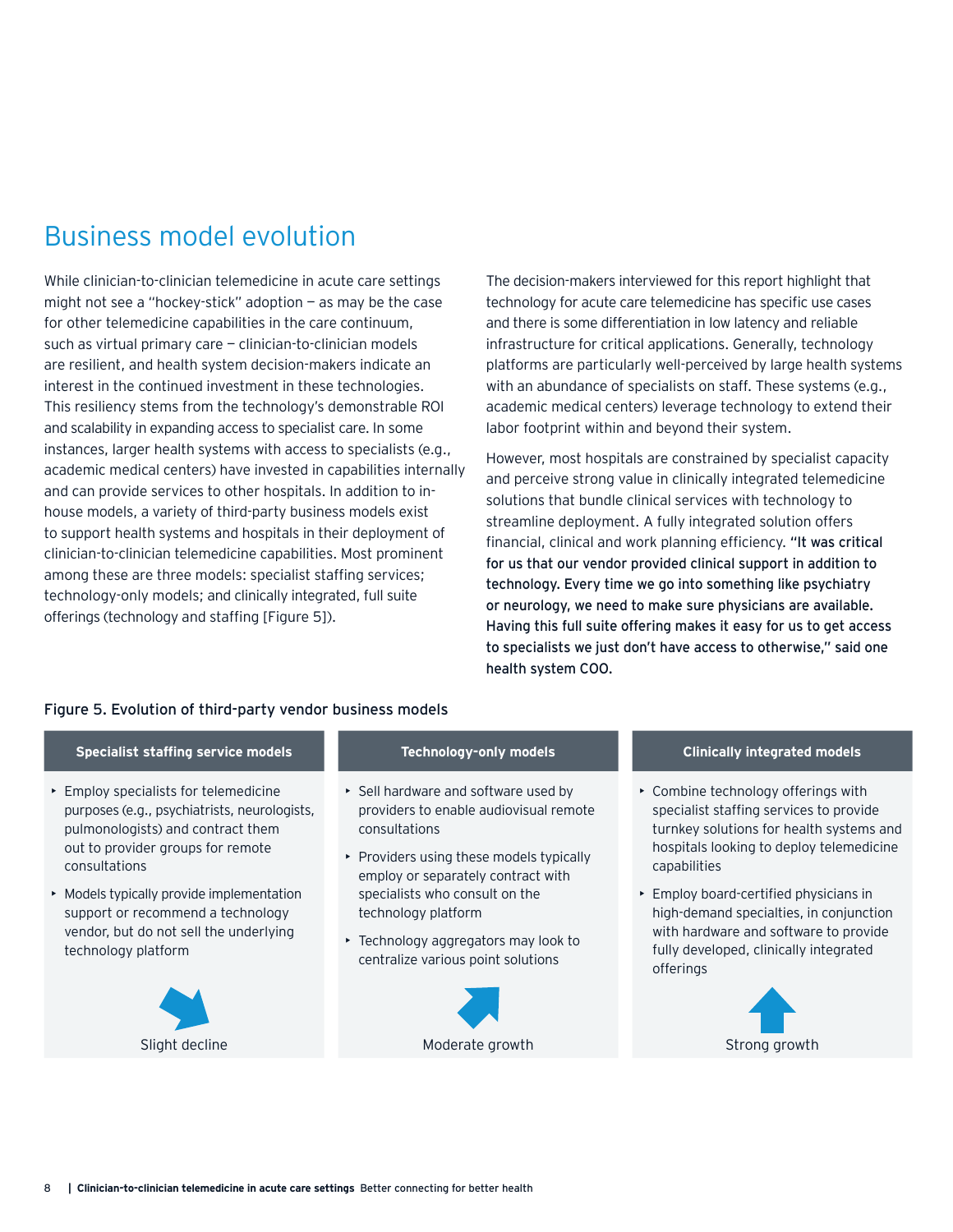Going forward, we expect clinically integrated models to benefit from strong growth given the decision-maker investment interest in acute telemedicine and the burgeoning specialist shortages in key areas. Technology models will continue to garner interest from larger systems and academic centers looking to extend their labor footprint beyond core campuses. Specialist staffing service models that do not provide technology are likely to expand technology capabilities through organic investment or partnerships to remain competitive.

While the spike in adoption sparked by the COVID-19 pandemic across the broader care continuum may recede over time, clinician-to-clinician telemedicine models in acute settings will remain resilient — and will benefit from increased health system and hospital investment in the coming months and years.

### Endnotes

- <sup>1</sup> Credit Suisse analyst report on Teladoc, March 2020; EY-Parthenon analysis.<br><sup>2</sup> EY-Parthenon analysis.
- 
- 3 "A Multilayered Analysis of Telehealth,*" Fair Health website,* [https://](https://s3.amazonaws.com/media2.fairhealth.org/whitepaper/asset/A%20Multilayered%20Analysis%20of%20Telehealth%20-%20A%20FAIR%20Health%20White%20Paper.pdf) [s3.amazonaws.com/media2.fairhealth.org/whitepaper/asset/A%20](https://s3.amazonaws.com/media2.fairhealth.org/whitepaper/asset/A%20Multilayered%20Analysis%20of%20Telehealth%20-%20A%20FAIR%20Health%20White%20Paper.pdf) [Multilayered%20Analysis%20of%20Telehealth%20-%20A%20FAIR%20Health%20](https://s3.amazonaws.com/media2.fairhealth.org/whitepaper/asset/A%20Multilayered%20Analysis%20of%20Telehealth%20-%20A%20FAIR%20Health%20White%20Paper.pdf) [White%20Paper.pdf](https://s3.amazonaws.com/media2.fairhealth.org/whitepaper/asset/A%20Multilayered%20Analysis%20of%20Telehealth%20-%20A%20FAIR%20Health%20White%20Paper.pdf)*,* accessed June 18, 2020 *.*
- <sup>4</sup> Rain E. Freeman, Krislyn M. Boggs, Kori S. Zachrison, Rachel D. Freid, Ashley F. Sullivan, Janice A. Espinola and Carlos A. Camargo, Jr., *"National Study of Telepsychiatry Use in U.S. Emergency Departments,"* Psychiatric Services, 2020, 71:6, 540-546.
- 5 "The Psychiatric Shortage: Causes and Solutions," *National Council for Behavioral Health website*, [https://s3.amazonaws.com/media2.fairhealth.org/whitepaper/](https://s3.amazonaws.com/media2.fairhealth.org/whitepaper/asset/A%20Multilayered%20Analysis%20of%20Telehealth%20-%20A%20FAIR%20Health%20White%20Paper.pdf) [asset/A%20Multilayered%20Analysis%20of%20Telehealth%20-%20A%20FAIR%20](https://s3.amazonaws.com/media2.fairhealth.org/whitepaper/asset/A%20Multilayered%20Analysis%20of%20Telehealth%20-%20A%20FAIR%20Health%20White%20Paper.pdf) [Health%20White%20Paper.pdf,](https://s3.amazonaws.com/media2.fairhealth.org/whitepaper/asset/A%20Multilayered%20Analysis%20of%20Telehealth%20-%20A%20FAIR%20Health%20White%20Paper.pdf) accessed June 18, 2020.
- <sup>6</sup> "2017 Review of Physician and Advanced Practitioner Recruiting Incentives," *Merritt Hawkins website*, [https://www.merritthawkins.com/uploadedFiles/](https://www.merritthawkins.com/uploadedFiles/MerrittHawkins/Pdf/2017_Physician_Incentive_Review_Merritt_Hawkins.pdf) [MerrittHawkins/Pdf/2017\\_Physician\\_Incentive\\_Review\\_Merritt\\_Hawkins.pdf](https://www.merritthawkins.com/uploadedFiles/MerrittHawkins/Pdf/2017_Physician_Incentive_Review_Merritt_Hawkins.pdf), accessed June 18, 2020.
- <sup>7</sup> *"Array Advisors Projects Massive Shortage of Critical Care Physicians Due to COVID-19," Array website,* [https://array-architects.com/press-release/array](https://array-architects.com/press-release/array-advisors-projects-massive-shortage-of-critical-care physicians-due-to-covid-19/)[advisors-projects-massive-shortage-of-critical-care physicians-due-to-covid-19/](https://array-architects.com/press-release/array-advisors-projects-massive-shortage-of-critical-care physicians-due-to-covid-19/) , accessed June 18, 2020 *.*